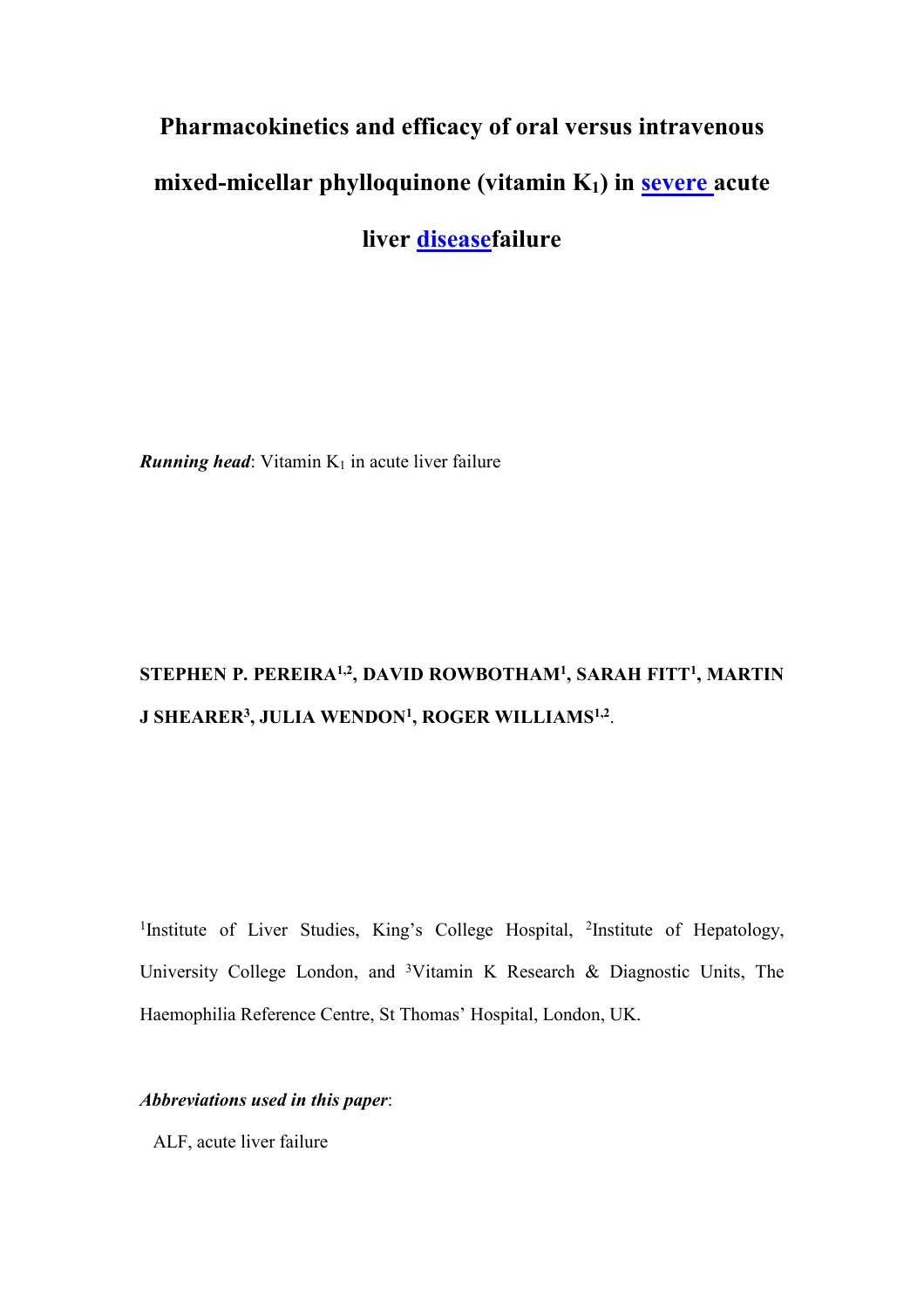AST, aspartate aminotransferase

HPLC, high-performance liquid chromatography

INR, international normalised ratio

MM  $K_1$ , mixed-micellar vitamin  $K_1$ 

PIVKA, Proteins Induced by Vitamin K Absence or Antagonism

PIVKA-II, undercarboxylated prothrombin (factor II)

# Address correspondence and requests for reprints to:

Dr Steve Pereira

Institute of Hepatology

University College London Medical School

69-75 Chenies Mews

London WC1E 6HX

Tel: +44 20 7679 6510

Fax: +44 20 7380 0405

E-mail: stephen.pereira@ucl.ac.uk

Abstract word count (excluding section titles): 200

Main text word count: 3,188 - 132 (Table 1) - 57 (Figure legends) = 2,999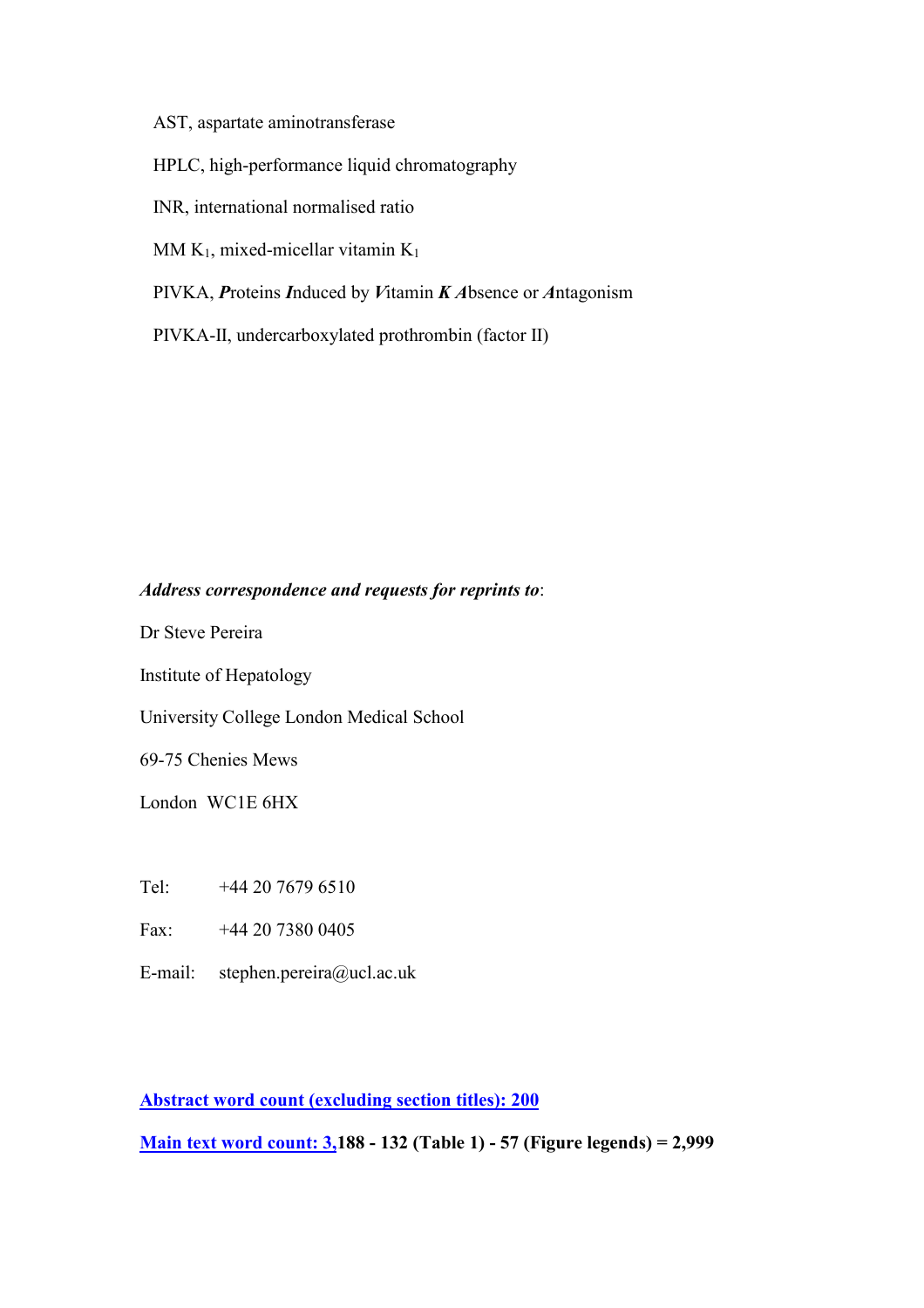#### **ABSTRACT**

Background & Aims: In patients with severe acute liver dysfunction, i.v. phylloquinone (vitamin  $K_1$ ) is oftenmay be given to exclude vitamin K deficiency, rather than impaired hepatic synthesis of coagulation factors alone, as the cause of the coagulopathy. However, there have been no studies of the pharmacokinetics or efficacy of i.v. or oral  $K_1$  in such patients. *Methods*: 49 adults with severe acute liver disease were randomised double-blind to a single 10 mg dose of i.v. or oral mixedmicellar K<sub>1</sub>, or placebo. Serum levels of phylloquinone and undercarboxylated prothrombin (PIVKA-II) were assessed before and after treatment. Results: At admission, 13 patients (27%) had either low serum  $K_1$  levels or elevated PIVKA-II concentrations, indicative of subclinical vitamin K deficiency. In the 16 patients who received i.v. K<sub>1</sub>, there was one (6%) treatment failure (K<sub>1</sub> rise  $\leq$  10 ng/ml above baseline), compared with 12 of the 15 (80%) who received oral  $K_1$  (p<0.0001). One patient in the placebo group developed overt vitamin K deficiency. Conclusions: A minority of patients with severe acute liver dysfunction have subclinical vitamin K deficiency at the time of presentation, which is corrected by a single dose of i.v.  $K_1$ . The intestinal absorption of mixed-micellar  $K_1$  is unreliable in adults with severe acute liver dysfunction.

#### **INTRODUCTION**

Vitamin K is an essential cofactor for the production in the liver of biologically active forms of the coagulation factors II (prothrombin), VII, IX, and X. Its role is to promote the conversion of certain glutamic acid residues in the protein precursors to γ-carboxyglutamic acid (Gla). The Gla-residues of these coagulation factors provide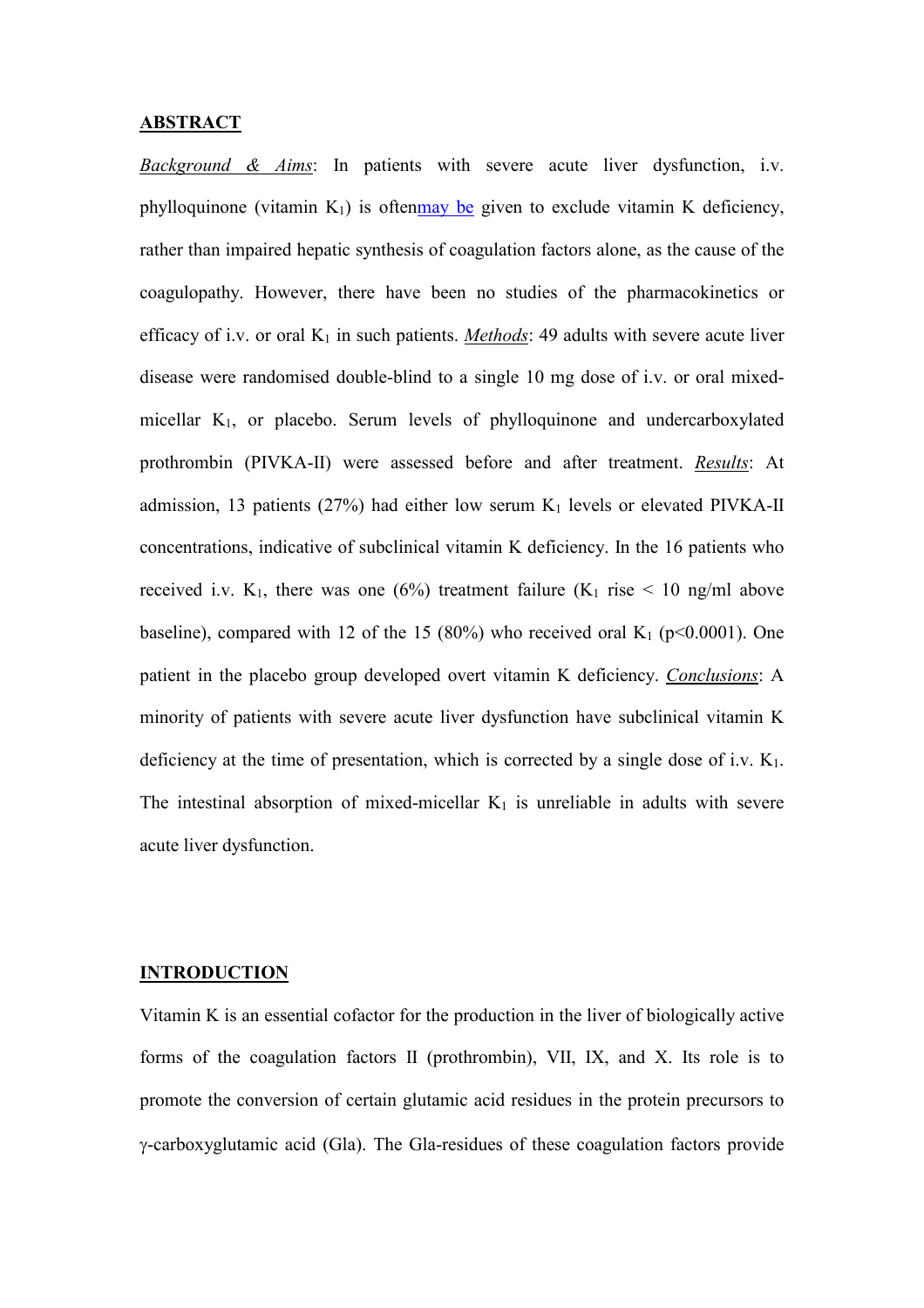an efficient chelating site for calcium ions and are essential for protein-membrane interaction and effective haemostatic function  $11$ . When γ-carboxylation is impaired because of deficiency or antagonism of vitamin K, inert precursors of vitamin Kdependent proteins  $-$  known as *Proteins Induced by Vitamin K Absence or* Antagonism (PIVKA) — are synthesised in the liver and released into the blood  $2,32,3$ . In the case of prothrombin, specific and sensitive immunoaassays have been developed which can detect small decreases in the Gla content of prothrombin before any changes occur in conventional coagulation tests such as the International Normalised Ratio (INR) 3-63-6.

The major dietary form of vitamin K is phylloquinone (vitamin  $K_1$ ;  $K_1$ ), which is derived predominantly from green leafy vegetables. Its intestinal absorption involves the intraluminal solubilisation of vitamin K into mixed micelles composed of bile salts and the products of pancreatic lipolysis. This absorption is known to be impaired in patients with extrahepatic biliary obstruction and severe pancreatic insufficiency  $^{77}$ , but there are no data in patients with liver disease. Although impaired hepatic synthesis is almost certainly the dominant factor in the development of the usually severe coagulopathy seen in patients with acute liver failure (ALF), such patients may also have multiple risk factors for vitamin K deficiency, including poor oral intake, severe cholestasis and treatment with broad spectrum antibiotics — which inhibit production of menaquinones (vitamin  $K_2$ ) by certain intestinal bacteria and their subsequent ileal absorption <sup>88</sup>. Consequently, it has been recommended that intravenous (i.v.)  $K_1$  be given empirically to exclude a contribution of vitamin K deficiency to the coagulopathy <sup>99</sup>.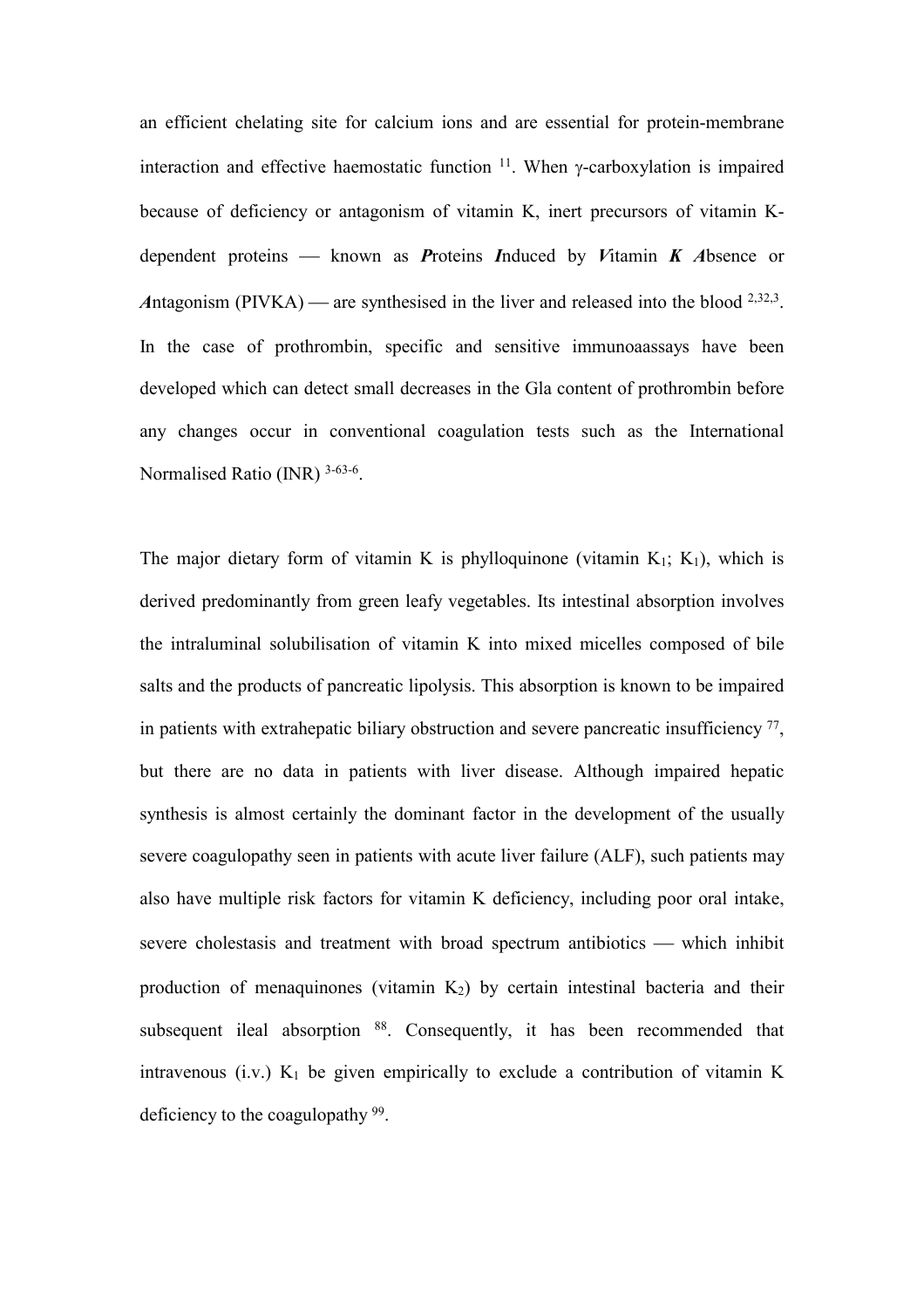A commonly prescribed formulation of  $K_1$  is Konakion® MM (F. Hoffmann-La Roche Ltd, Basle, Switzerland), which contains phylloquinone solubilised in glycocholatephosphatidylcholine mixed micelles. We have shown that the mixed-micellar  $K_1$  (MM  $K_1$ ) formulation is associated with a lower risk of anaphylactoid reactions after i.v. administration than the original Konakion, which contained the nonionic detergent Cremophor EL<sup>®</sup> as solubiliser <sup>10</sup>, but that <sup>10</sup>the intestinal absorption of MM K<sub>1</sub> in infants with conjugated hyperbilirubinaemia, given as prophylaxis against vitamin K deficiency bleeding of the newborn, is unreliable <sup>1112</sup>. There is no information on the efficiency of intestinal absorption of MM  $K_1$  in adults with liver disease.

The aims of this randomised, double-blind, placebo-controlled study were to: (i) assess the possible contribution of vitamin K deficiency to the coagulation disorder found in patients with severe acute liver damage, and (ii) compare the pharmacokinetics and efficacy of oral versus i.v. MM  $K_1$  in correcting any underlying vitamin K deficiency.

#### PATIENTS AND METHODS

Over an eight-month period, 49 patients (24 women, 25 men; mean age 34 years, range 16-73 years) with, or at high risk of developing, ALF <sup>1213</sup>, were transferred to the Liver Failure Unit of King's College Hospital and enrolled into the study by one of two investigators (SPP and DR). As part of the eligibility criteria, all of the patients had an INR  $> 2$  at admission, and none had received  $K_1$  within the preceding three days. The commonest cause of acute liver dysfunction was acetaminophen paracetamol hepatotoxicity (n=37; 76%), followed by other drugs (ecstasy in four,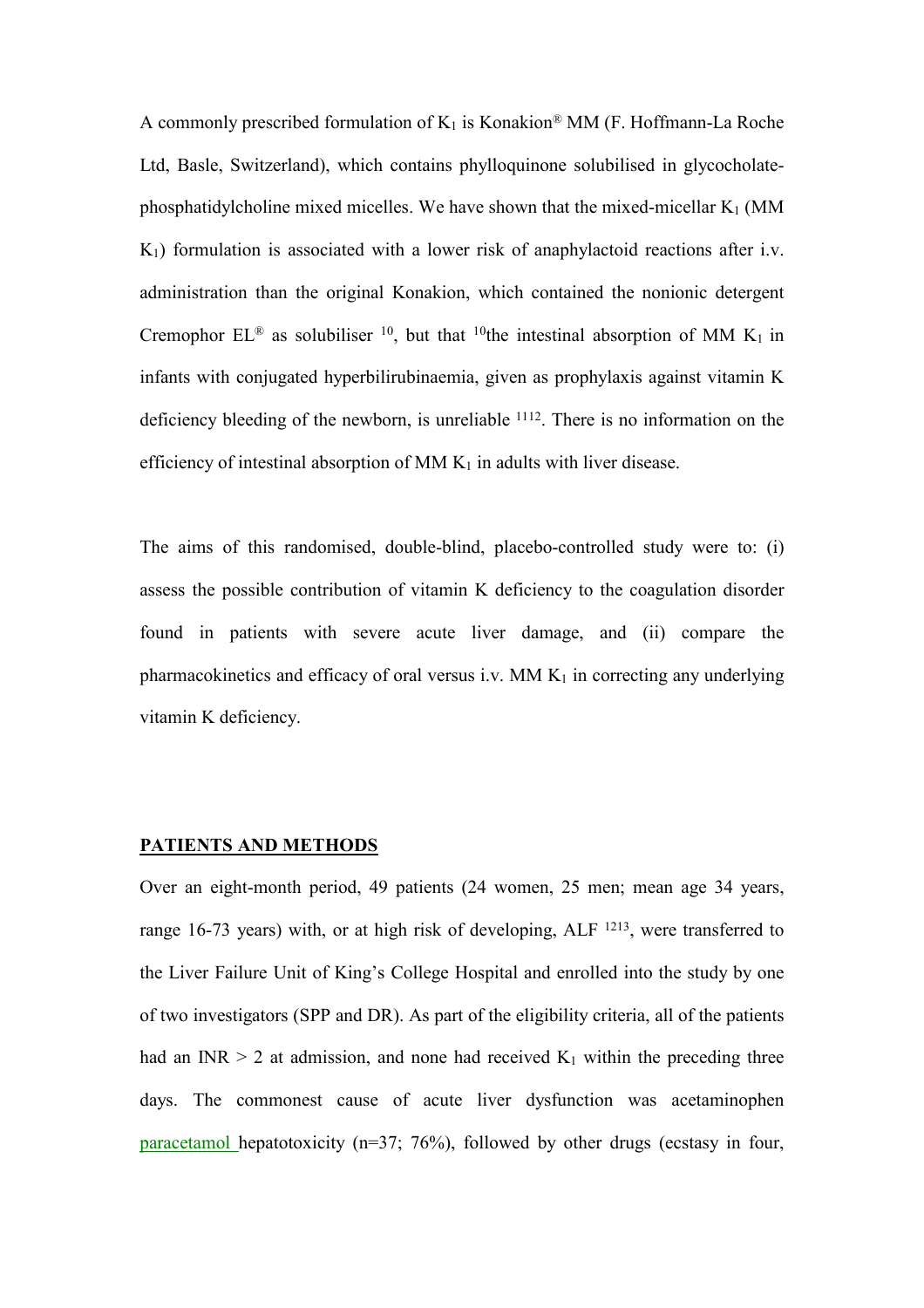paroxetine in one) in 10%. The final diagnoses in the remainder were presumed nonA-E viral hepatitishepatitis of unknown origin in two, malignant hepatic liver infiltration in two, and one case each of acute fatty liver of pregnancy and Amanita phalloides poisoning.

At admission, 27 patients (55%) had already developed ALF and were encephalopathic and/or mechanically ventilated, and eight (16%) had a marked metabolic acidosis (arterial  $pH \le 7.3$ ). All patients were managed according to a standard protocol for acute liver failure <sup>1314</sup>. Continuous veno-venous haemodiafiltration was instituted in anuric or oliguric patients with a serum creatinine level of > 400 µmol/l. Intravenous N-acetylcysteine and broad-spectrum antibiotics were administered routinely. Patients who developed grade III-IV encephalopathy were intubated and ventilated electively, and a nasogastric tube was inserted for enteral nutrition and drug administration.

The study medications (MM  $K_1$  and placebo in identical-appearing ampoules) were paired and coded by the trial pharmacist, and stored at 4°C. The trial pharmacist also provided the random allocation sequence, in opaque consecutively numbered envelopes. On the day of admission, patients were randomised double-blind to: (i) placebo by mouth or nasogastric tube (made up to 10 ml in water) and 10 mg  $MMK_1$ i.v. (given over 1 min), (ii) 10 mg MM  $K_1$  by mouth/nasogastric tube and placebo i.v., or (iii) placebo/placebo. The study medications were administered by the patient's nurse at 12:00 on the day of admission. The clinical status of the patients, and the results of standard biochemical and haematological tests, were assessed daily.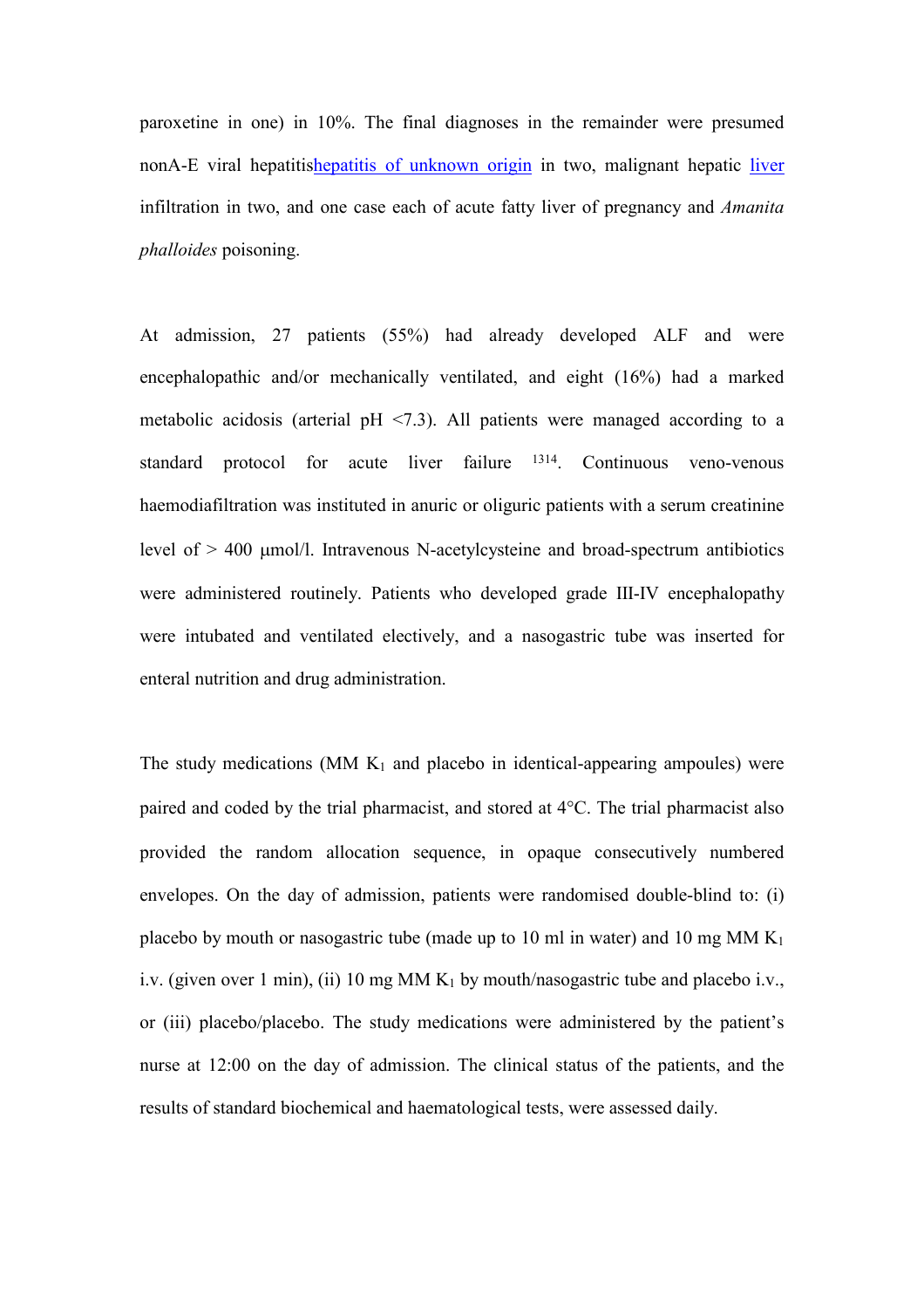#### Assessment of vitamin K status

Vitamin K status was assessed from serum measurements of  $K_1$  and by a sensitive functional assay based on the detection of undercarboxylated species of prothrombin (PIVKA-II).

Blood samples were collected before administration of the study medications (baseline sample) and on the three consecutive mornings after admission, with further samples on days five and seven unless the patient had died or been discharged. At each sampling time, 10 ml of venous blood was collected into plain tubes, protected from light and allowed to clot at 4°C. Serum was separated by centrifugation and stored at -70 $\mathrm{^{\circ}C}$ .

Serum vitamin  $K_1$  assay: Serum  $K_1$  was measured by high performance liquid chromatography (HPLC) with electrochemical detection in the redox mode, as described previously <sup>1415</sup>. Volumes of 0.05 ml serum were first analysed by a protocol designed to measure  $K_1$  concentrations in the pharmacological range ( $>5$  ng/ml) <sup>1415</sup>. If the level was  $\leq 10$  ng/ml by this protocol, volumes of 0.2-0.5 ml serum were subjected to a protocol for endogenous concentrations <sup>1415</sup>. Menaquinone-6 was used as the internal standard. For 0.5 ml serum extracted, the lower limit of detection was 0.05 ng/ml. The mean intra- and inter-assay precision values (RSD %) were 3% and 9%, respectively, for concentrations in the pharmacological range, and 5% and 10% for endogenous concentrations. The normal adult reference range by the same assay was 0.17-0.68 ng/ml (median 0.37 ng/ml) in the fasting state, and 0.15-1.55 ng/ml (median 0.53 ng/ml) in non-fasting subjects <sup>1516</sup> .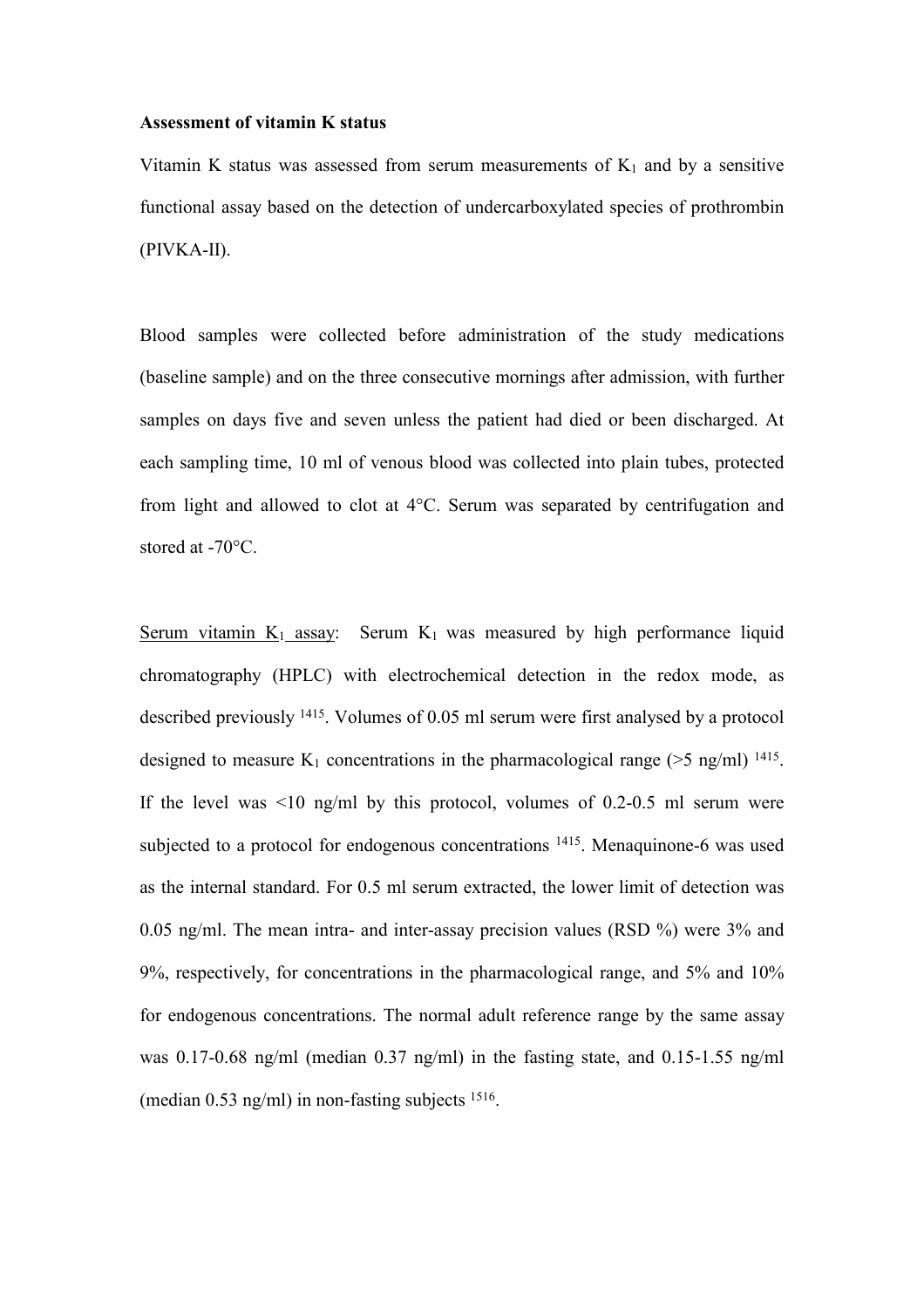Serum PIVKA-II assay: Serum PIVKA-II was assayed using a conformation-specific monoclonal antibody (which does not cross-react with fully carboxylated native prothrombin) in a modification of a previously described ELISA-based assay <sup>55</sup>. Serum PIVKA-II by immunoassay is conventionally expressed as Arbitrary Units per ml (AU/ml) since, in states of vitamin K deficiency, circulating PIVKA-II may comprise multiple forms of partially carboxylated prothrombin and neither their relative abundance in plasma nor their relative affinity for the antibody is known. Calibration is therefore made against PIVKA-II species purified from patients treated with oral anticoagulants. Using electrophoretic techniques, 1 AU is equivalent to 1  $\mu$ g of purified PIVKA-II <sup>55</sup>. The minimum limit of detection for our assay was 0.15 AU/ml. In 43 adult patients on warfarin therapy ( $INR > 1.5$ ), the mean value in our laboratory was 40.0 AU/ml (range  $6.9$ -99.5 AU/ml) <sup>1617</sup>. As previously reported <sup>1718</sup>, there was good agreement between the specificity of this assay and a commercial kit (Eitest mono-II; Eisai Co Ltd, Tokyo) which has been used widely for the detection of subclinical vitamin K deficiency <sup>18-2019-21</sup>.

# Statistical analysis

Data are expressed as means  $\pm$  SEM. Group means were compared using the the Student's t test (two-tailed), and differences in proportions were assessed using the  $\chi^2$ test. Pearson's correlation coefficients were calculated to assess the strength of relations between the serum  $K_1$  terminal half-lives (determined by log-linear regression analysis of the 24 h and 48 h data) and the severity of liver and renal dysfunction.

Written, informed consent was obtained from the patients or their next-of-kin. The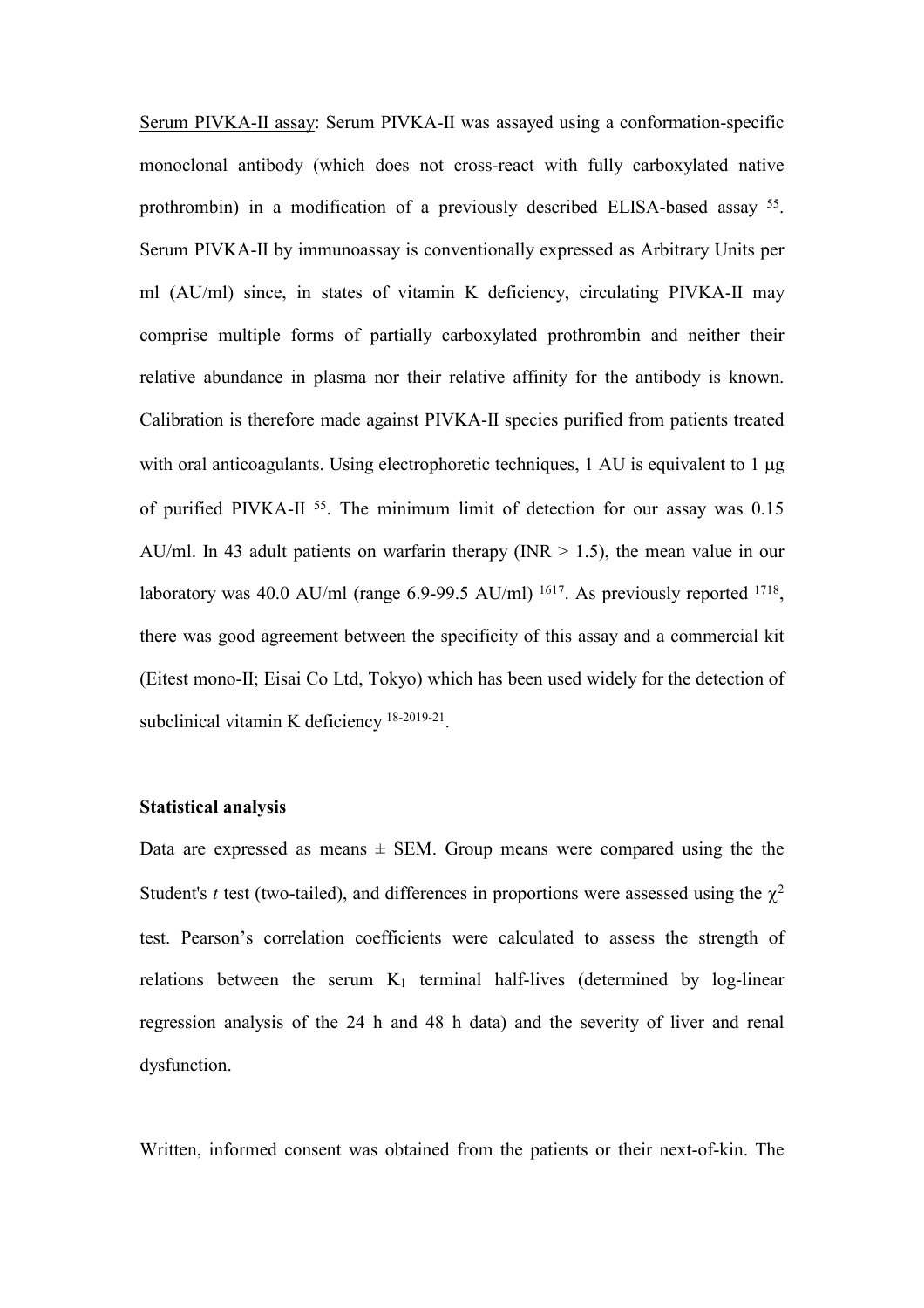study was approved by the Research Ethics Committee of King's College Hospital.

### **RESULTS**

The clinical details and laboratory values at admission of the three study groups are given in Table 1. The three groups were well-matched for sex, aetiology and severity of liver dysfunction, although patients in the oral group were somewhat younger than those in the other two groups (27  $v$  37 yr; p=0.03). The mean INR at admission was 6.4 (range 2.0 to 15), which fell improved progressively thereafter to 4.2 at 48 h and 1.6 at 96 h. The corresponding mean admission values for serum creatinine and bilirubin were 202 (49-700) mmol/l and 154 (6-916) mmol/l, respectively, which rose to peak values of 311 (45-752) mmol/l and 243 (16-886) mmol/l on day five of admission. A total of 32 patients (65%) developed ALF, either before their transfer to King's ( $n=27$ ) or during their subsequent admission ( $n=5$ ).

Twenty-seven of the 49 patients (55%) made a full recovery with intensive care support, and eight others (16%) who fulfilled the King's criteria for transplantation in ALF <sup>1213</sup> were transplanted on day 3-30 (median six) and later discharged. Fourteen other patients (29%) died 3-10 days (median six) after admission, generally due to chest sepsis with multiorgan failure or cerebral oedema. Ten patients in this group fulfilled transplant criteria, but either had medical or psychiatric contraindications to transplantation (n=7) or died before transplantation could be carried out (n=3).

Table 1:

Clinical data and laboratory values at admission in the three study groups.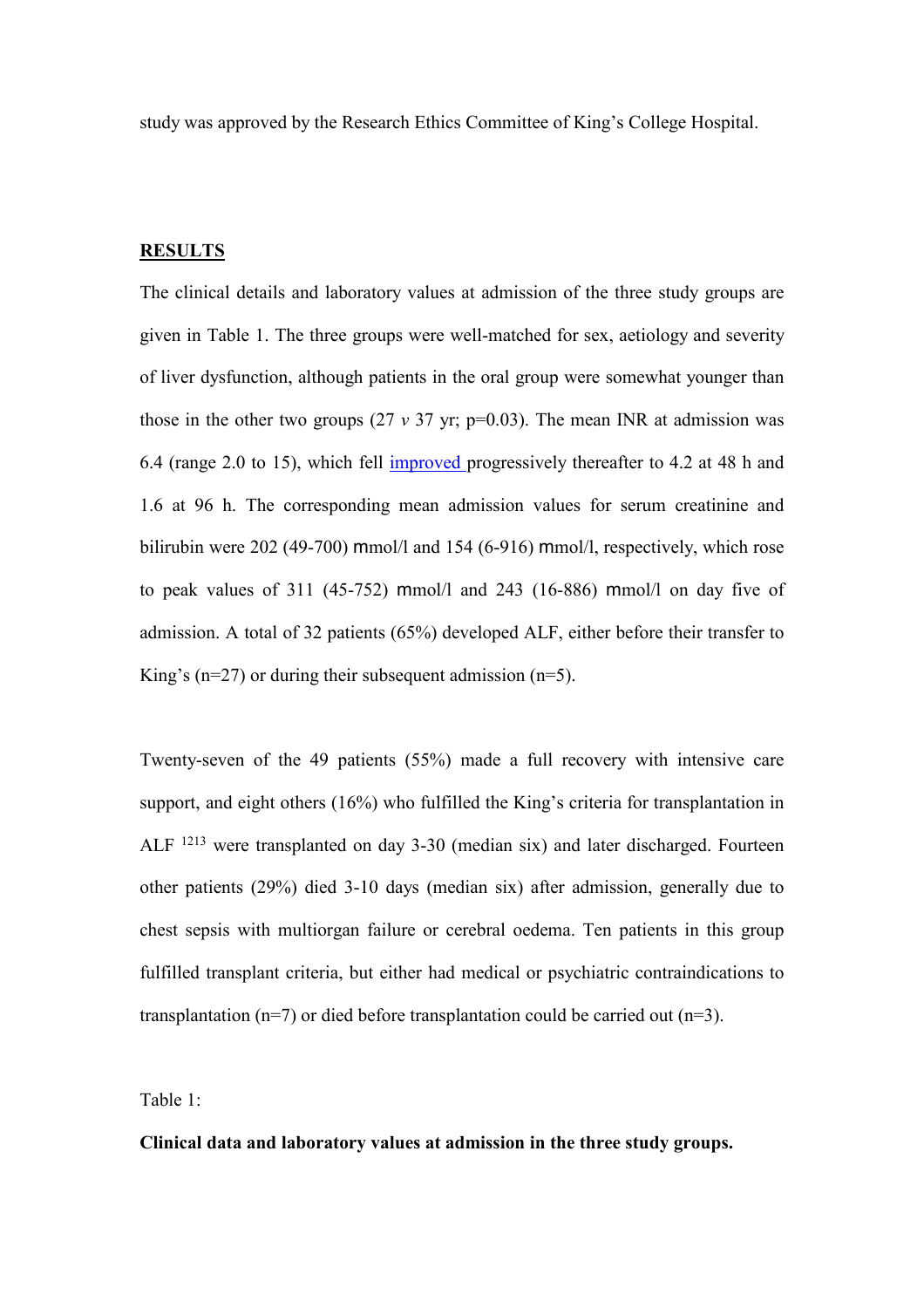Results are expressed as means with ranges.

|                                                | Vitamin $K_1$    |                    | <b>Placebo</b>          |
|------------------------------------------------|------------------|--------------------|-------------------------|
|                                                | Oral             | <b>Intravenous</b> |                         |
|                                                |                  |                    |                         |
| No.                                            | 15               | 16                 | 18                      |
| Sex                                            | 8M, 7F           | 7M, 9F             | 10M, 8F                 |
| Age (range)                                    | $27(16-49)$ *†   | $37(18-73)*$       | 38 (19-73) <sup>†</sup> |
| Cause of ALF: AcetaminophenParacetamoll Others |                  | 132                | 115<br>13.5             |
|                                                |                  |                    |                         |
| Serum bilirubin (normal, 3-20 µmol/l)          | 186 (21-916)     | 153 (6-483)        | 131 (55-483)            |
|                                                |                  |                    |                         |
| Aspartate aminotransferase (10-50 IU/l)        | 5839 (348-22000) | 3199 (25-9369)     | 4941 (29-               |
| 26500)                                         |                  |                    |                         |
| Alkaline phosphatase (30-150 IU/l)             | 122 (58-277)     | 208 (40-1665)      | $108(57-196)$           |
|                                                |                  |                    |                         |
| Gamma-glutamyl transferase (5-55 IU/l)         | 78 (31-190)      | 167 (18-1249)      | 78 (23-174)             |
|                                                |                  |                    |                         |
| International Normalised Ratio (0.7-1.2)       | $6.2(2.8-12.1)$  | $6.0(2.0-15)$      | $6.9(2.0-15)$           |
|                                                |                  |                    |                         |
|                                                |                  |                    |                         |

\*p=0.03 oral v i.v. group.  $\phi$ =0.03 oral v placebo group. There were no significant differences between the three groups with respect to the other variables.

# Serum vitamin  $K_1$

Mean baseline serum concentrations of  $K_1$  were similar in the three groups, being 1.6  $\pm 0.4$  ng/ml (range, 0.2-6.5 ng/ml) in the i.v. MM K<sub>1</sub> group, 2.4 $\pm 0.8$  ng/ml (0.1-10.0) ng/ml) in those given MM  $K_1$  orally, and 2.2 $\pm$ 0.08 ng/ml (0.03-6.5 ng/ml) in the placebo group (NS). Three of the 49 patients (6%) had pretreatment serum  $K_1$  levels below the normal limit of 0.15 ng/ml (one in the oral group and two in the placebo group), and a further two patients (both in the placebo group) developed low levels within 48 h after admission despite clinical improvement in both patients. In those given placebo, there was a progressive fall in mean serum  $K_1$  concentrations with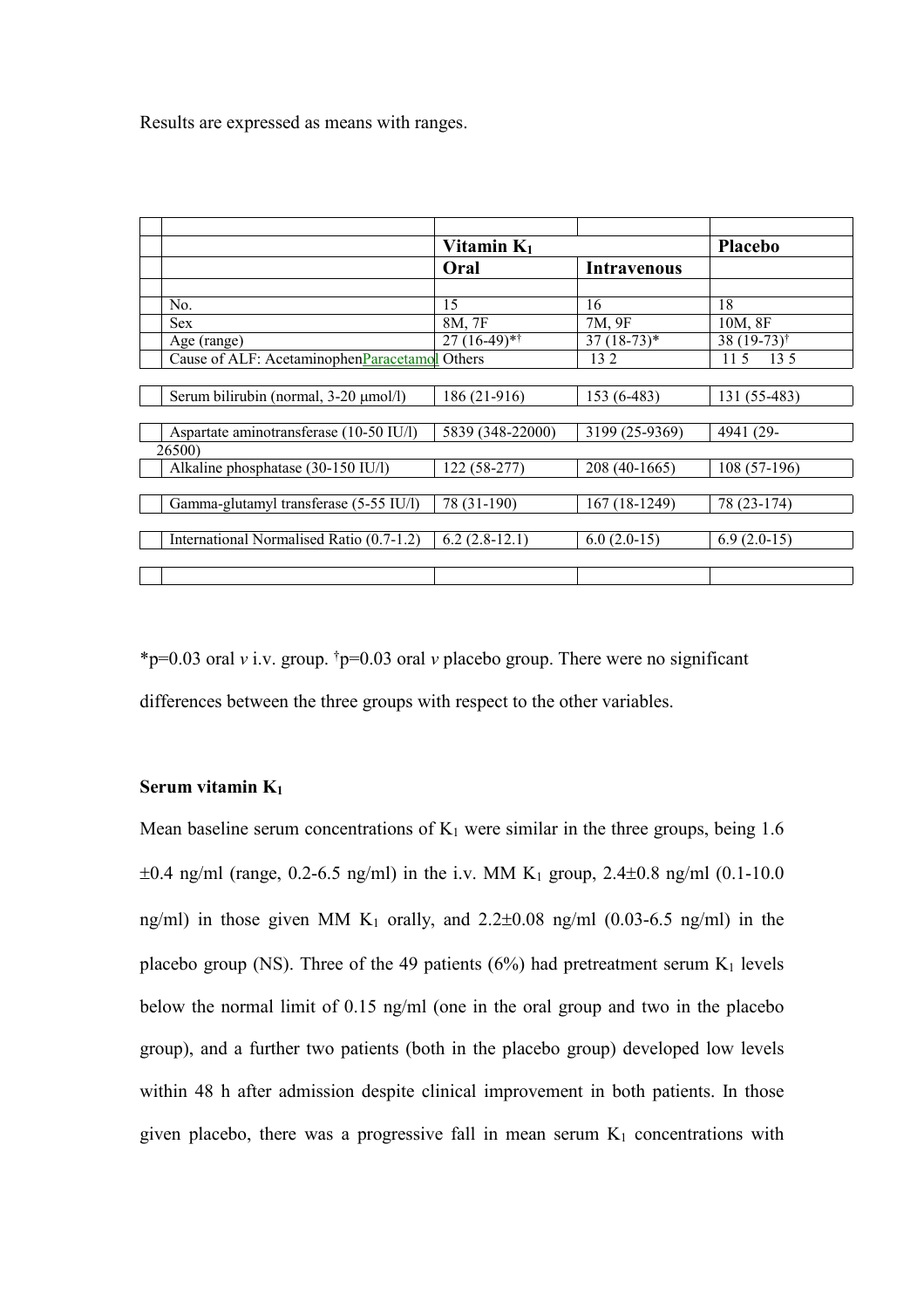time, from 2.2±0.08 ng/ml (0.03-6.5 ng/ml) at admission, to 1.8 ng/ml (0.1-4.5 ng/ml) at 48 h, 1.0 ng/ml (0.1-2.7 ng/ml) at five days, and to 0.7 ng/ml (0.5-1.3 ng/ml) on day seven.

Individual and mean serum concentrations of  $K_1$  in the two supplemented groups, expressed on a logarithmic scale, are shown in Fig. 1. At 24 h after i.v. MM  $K_1$ , the peak serum  $K_1$  concentrations was 91.5 $\pm$ 39.2 ng/ml (range 7.2-650 ng/ml), compared with 17.2 $\pm$ 8.4 ng/ml (range 0.3-91.8 ng/ml) after oral MM K<sub>1</sub> (p=0.08 i.v. v oral). When treatment failure was defined as an incremental  $K_1$  rise  $\leq 10$  ng/ml, one instance was recorded in the 16 patients ( $6\%$ ) given i.v. MM K<sub>1</sub>, compared with 12 treatment failures in the 15 (80%) who received oral MM  $K_1$  (p<0.0001).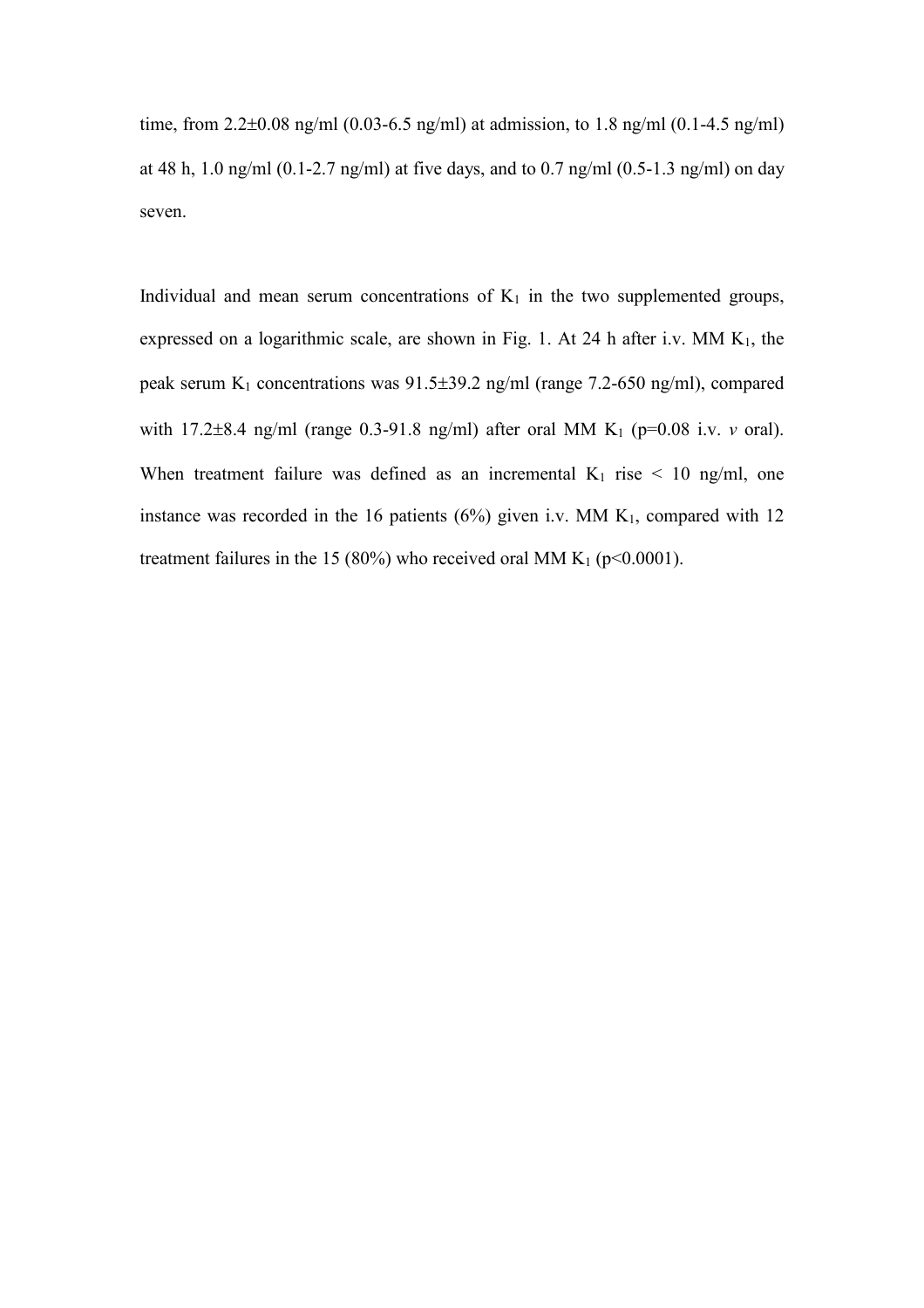

Figure 1 Serum concentrations of vitamin  $K_1$  after oral or i.v. mixed-micellar vitamin K<sub>1</sub>.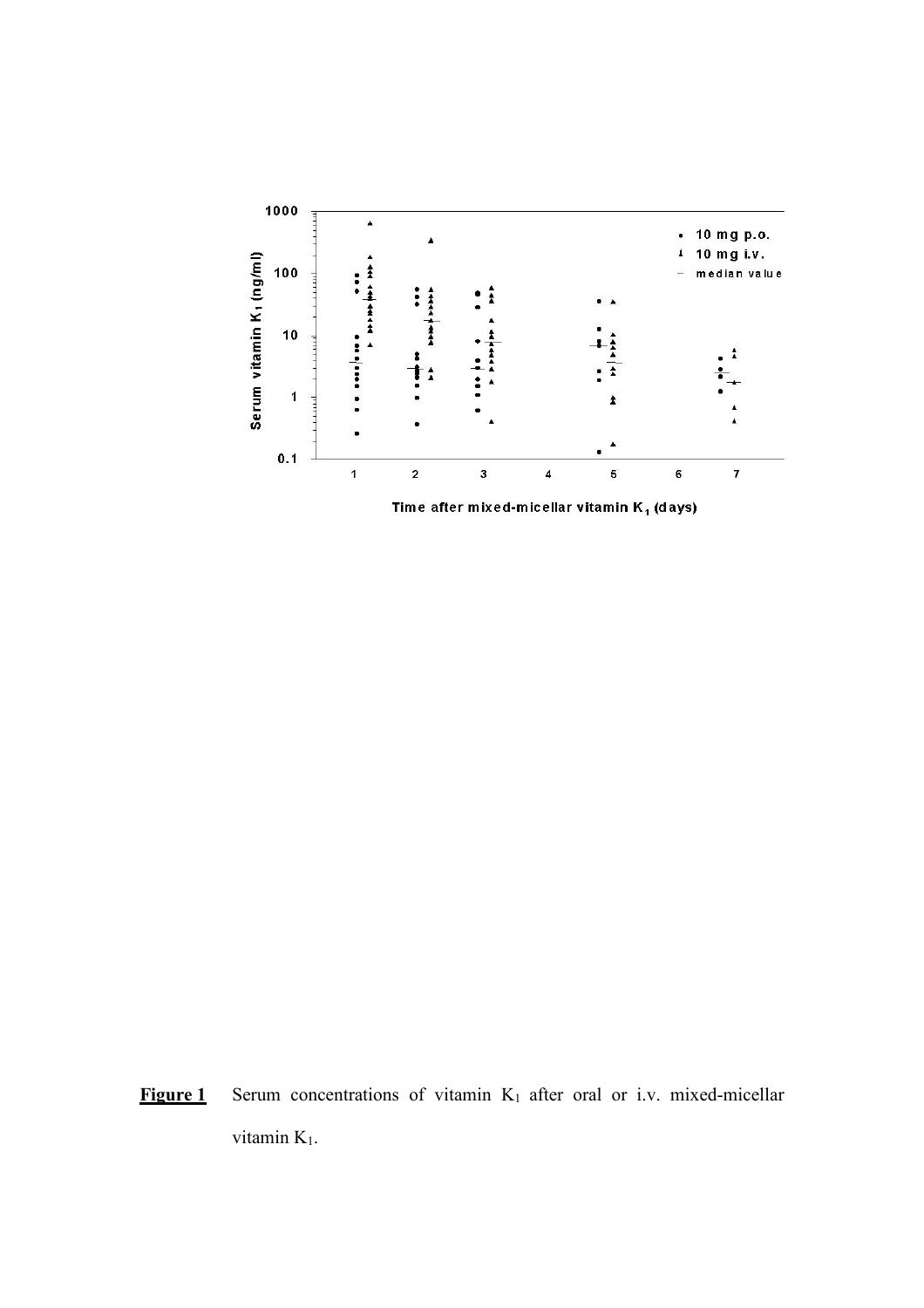#### Serum PIVKA-II

At admission, nine of the 49 patients (18%) had mildly raised PIVKA-II concentrations of 0.15-0.91 AU/ml, consistent with subclinical vitamin K deficiency. These elevated levels fell by at least 50% within 48 h in two of the four patients given oral MM  $K_1$ , in both of the patients given i.v. MM  $K_1$ , and in none of the three in the placebo group (Fig. 2). In the two patients from the oral group whose serum PIVKA-II levels rose further after vitamin K, the maximum incremental  $K_1$  rise of 2.3 ng/ml indicated poor intestinal absorption in both.

Two other patients had markedly raised PIVKA-II levels (> 10 AU/ml and 8 AU/ml), which were in the same range as that found in patients with overt vitamin K deficiency or during oral anticoagulation therapy. One of these patients was given i.v. K<sub>1</sub>, and the PIVKA-II level fell from > 10 AU/ml to 3.3 AU/ml after 48 h (and to 0.50) AU/ml on day 7), with a corresponding fall improvement in the INR from 2.2 to 1.0. The other patient was in the placebo group, and the PIVKA-II level rose from 8 AU/ml to  $> 10$  AU/ml at all subsequent time points between 24 h and 7 days. Following an initial fall improvement in the INR from 2.6 at admission to 1.3 at 48 h, the INR again increased to 2.6 on day 7 despite improving liver function tests, and subsequently returned to normal 48 h after the patient was removed from the trial and given i.v. MM  $K<sub>1</sub>$ .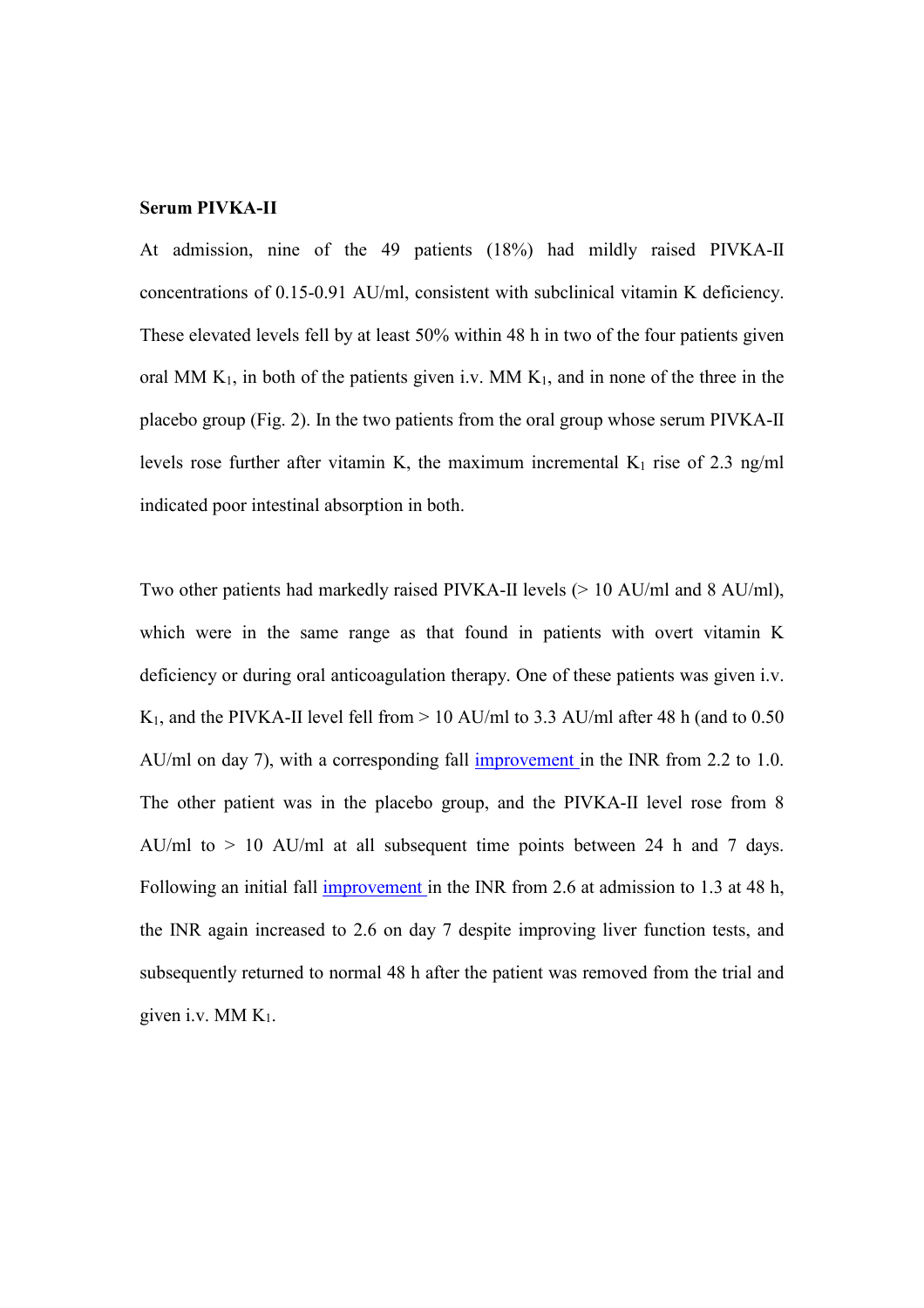

Figure 2 Serum concentrations of undercarboxylated prothrombin (PIVKA-II;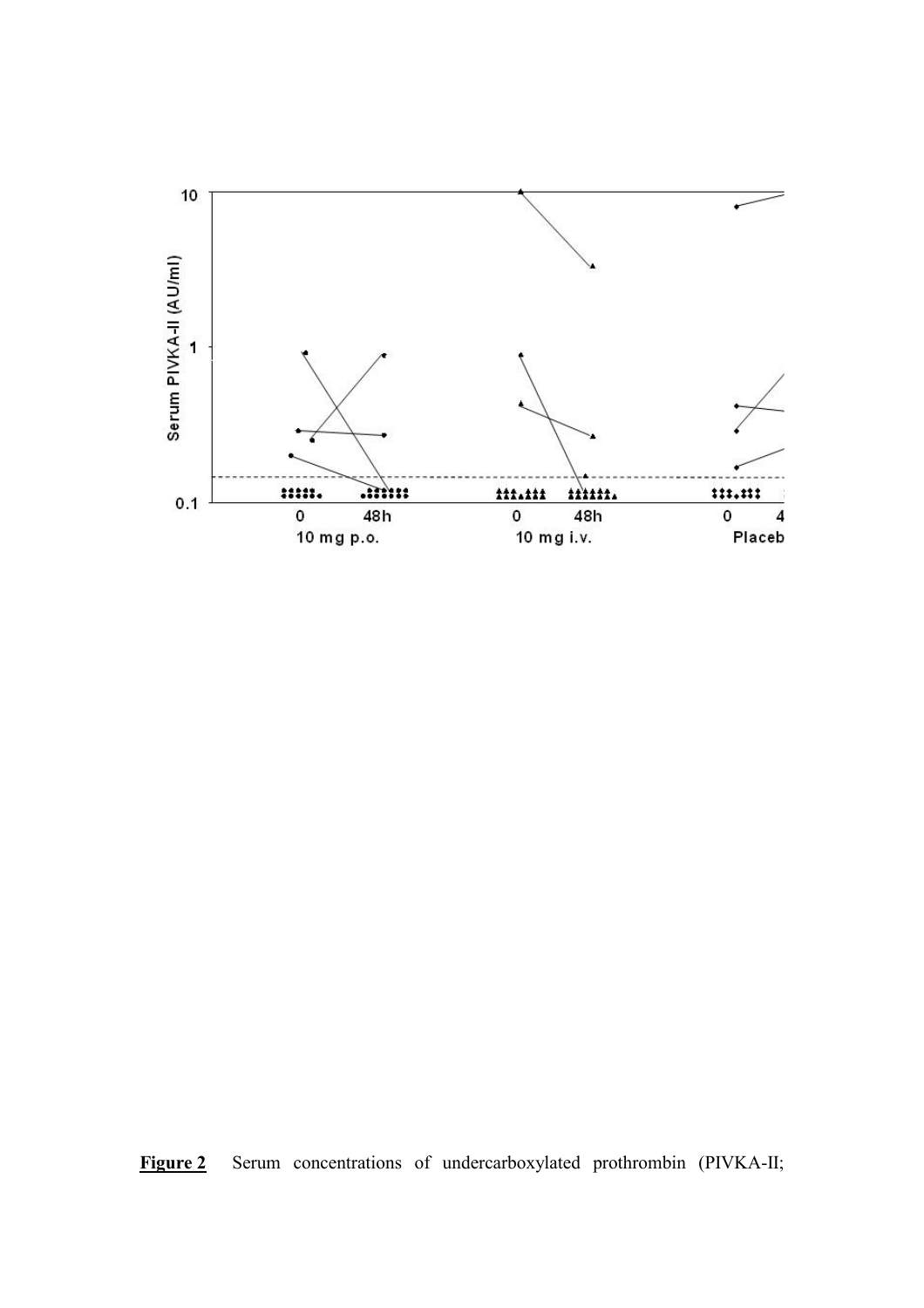logarithmic scale) before and 48 h after mixed-micellar vitamin  $K_1$  or placebo. The dashed horizontal line at 0.15 AU/ml represents the upper limit of normal.

## Vitamin  $K_1$  pharmacokinetics

In the 15 patients (12 in the i.v. group) with peak incremental serum  $K_1$  levels  $> 10$ ng/ml in whom half-lives could be determined, the mean serum terminal half-life of MM K<sub>1</sub> was  $25.3\pm3.7$  h (range, 6.6-55.9 h). Seventeen of the patients (35%) required renal support during their admission, with continuous veno-venous haemodiafiltration in 15 and haemodialysis in two. Amongst the patients requiring renal support, the mean serum K<sub>1</sub> half-life was  $26.3\pm6.7$  h, compared with a half-life of  $24.7\pm4.6$  h in those with preserved renal function (NS). There were no significant correlations between serum  $K_1$  half-life and admission or peak serum creatinine concentrations, severity of liver disease (as assessed by the INR and serum bilirubin) or need for ventilation.

#### **DISCUSSION**

In severe acute liver disease, there are reductions in the plasma concentrations of several coagulation proteins, including the procoagulant vitamin K-dependent factors II, VII, IX and X and the anticoagulant protein  $C^{9,219,22}$ . The hepatic synthesis of these vitamin K-dependent factors differs from other coagulation factors in that their functional activity is also dependent on the integrity of the microsomal γ-glutamyl carboxylation system, which converts the inactive protein precursors to their active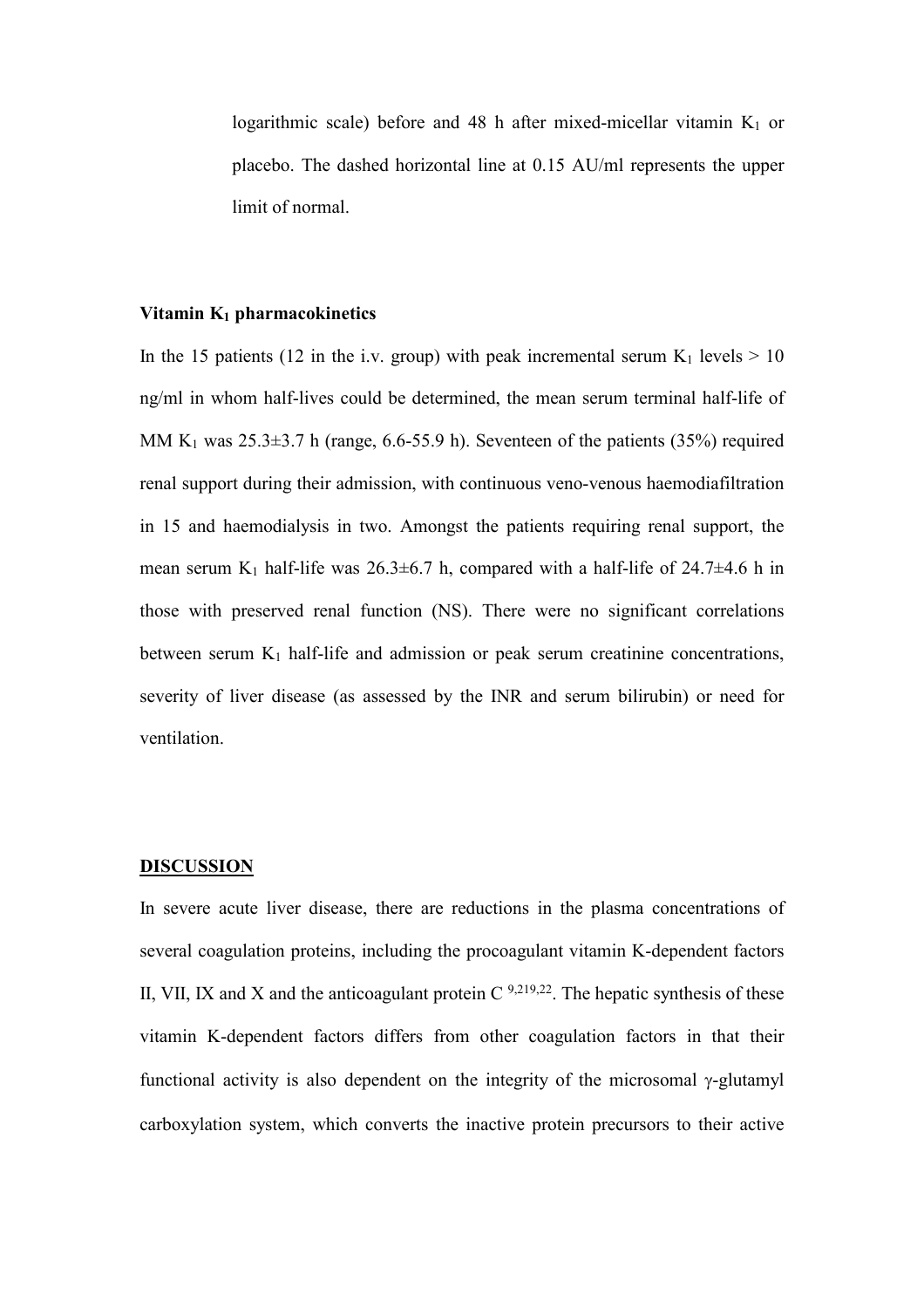zymogens, with a Thus,reduced ratio of functional to antigenic levels of prothrombin being a hallmark of an impaired carboxylation resulting in the hepatic secretion of non-functional PIVKA-II 22,2324. In ALF, it has been commonly assumed that the reduced levels of prothrombin (and other vitamin K-dependent proteins) are due to impaired hepatic protein synthesis  $^{2223}$ . However, Kerr *et al*  $^{2425}$  showed recently that the factors that fall to the lowest levels in ALF are those which are directly activated after tissue factor generation — pointing to a tissue factor-initiated consumption of factors II, V, VII and X (but not factor IX) as a major cause of their depletion in ALF.

The present study has shown that over a quarter of patients with severe acute liver dysfunction have subclinical vitamin K deficiency at presentation which, if untreated, may progress to overt vitamin K deficiency with a raised INR and bleeding tendency. The PIVKA-II analyses showed that 11/49 patients (22%) presented with a functional defect of prothrombin γ-carboxylation. In most, PIVKA-II was mildly raised (0.15-1.0 AU/ml), consistent with subclinical vitamin K deficiency, but in two patients the PIVKA-II was in the range found in warfarin-anticoagulated patients (>7.0 AU/ml), indicating that a component of their raised INR was due to overt vitamin K deficiency. A smaller proportion of 3/49 patients (6%) had a low pre-treatment serum  $K_1$  (<0.15 ng/ml), suggestive of a low tissue vitamin K status. As in previous reports 20,2521,30, we did not detect an association between baseline serum  $K_1$  and PIVKA-II levels. Serum  $K<sub>1</sub>$  concentrations at admission varied widely, presumably related in part to variations in dietary intake <sup>2635</sup> and inter-individual differences between circulating vitamin K and liver stores (which may include bacterial menaquinones;  $K_2$  vitamins). Another possible reason for the lack of association between serum  $K_1$  and PIVKA-II is that some patients may have received vitamin K more than three days before transfer to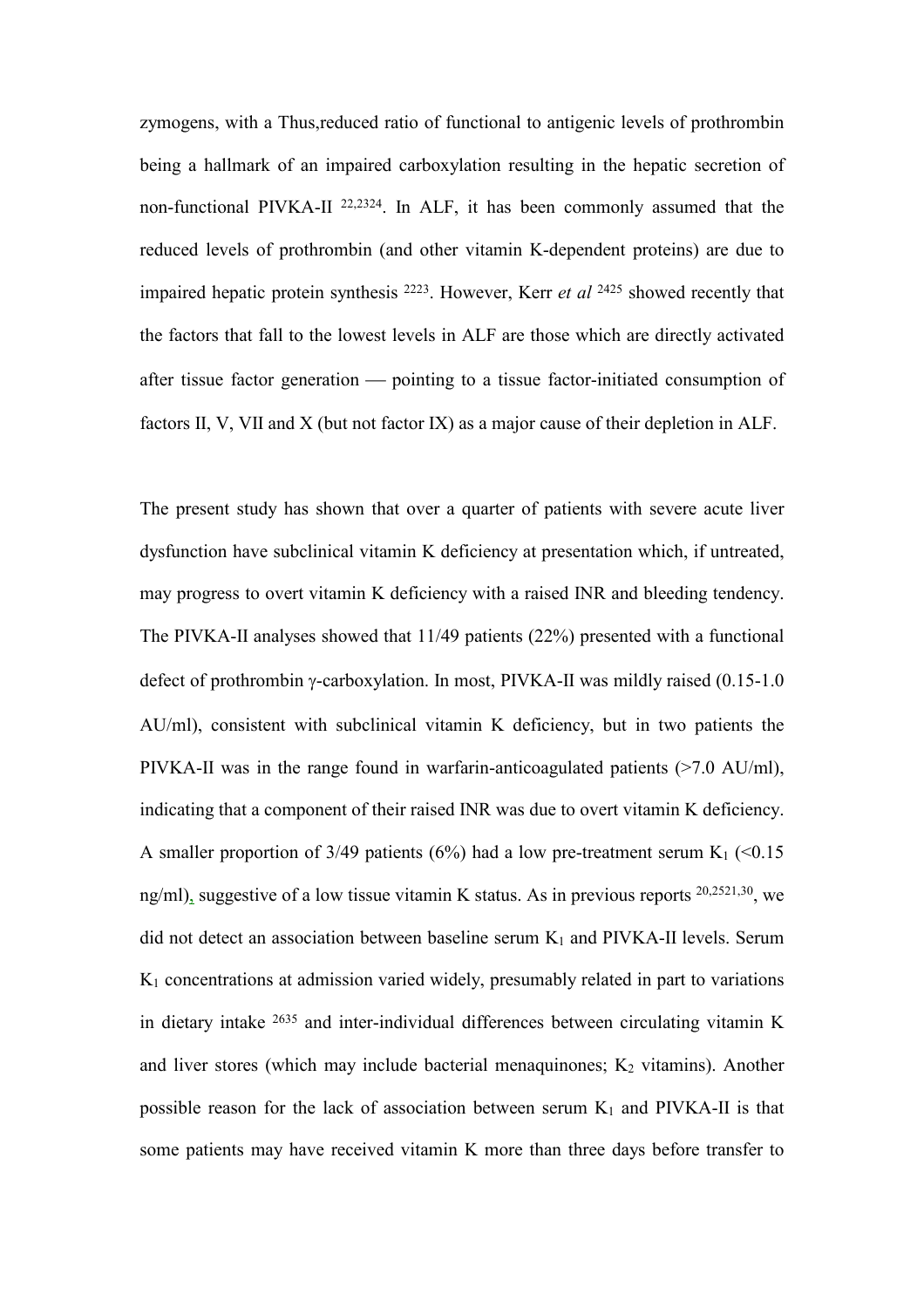King's College Hospital. At admission, 10 (20%) had  $K_1$  levels above the upper limit of the non-fasting range (1.6 ng/ml). PIVKA-II has a long terminal half-life and may remain detectable in plasma for several days after correction of vitamin K deficiency.

To the authors' knowledge, this is the first detailed study of vitamin K status in severe acute liver dysfunction and the first placebo-controlled study of vitamin K prophylaxis using either the intravenous or oral route. Under normal physiological conditions, 40- 70% of an oral dose of  $K_1$  is absorbed from the jejunum and ileum of the upper intestine and as for other fat-soluble vitamins and highly lipid-soluble nutrients, the intraluminal phase of absorption involves the solubilisation of  $K_1$  into mixed micelles <sup>77</sup>. In the present study, we found that only 20% of patients given the oral MM formulation developed an incremental serum  $K_1$  rise  $\geq 10$  ng/ml at 24 h, compared with all but one (94%) of those given i.v.  $K_1$ .

In the patients in whom serum half-lives could be estimated, the mean  $K_1$  terminal half-life of  $25.3 \pm 3.7$  h was about approximatly twofold longer than that found in subjects with normal hepatic function given pharmacological doses of the same MM preparation <sup>2738</sup>. This finding of a prolonged terminal half-life in patients with severe acute liver dysfunction is not unexpected, since tracer experiments with labelled phylloquinone in normal individuals have shown that a sizable fraction of a single dose is rapidly catabolised in the liver, with at least 40-50% excreted in the faeces via the bile and 20% excreted in the urine within three days <sup>77</sup>.

In summary, over a quarter of our patients presenting with severe acute liver damage had evidence of subclinical  $K_1$  deficiency at admission, which was corrected by a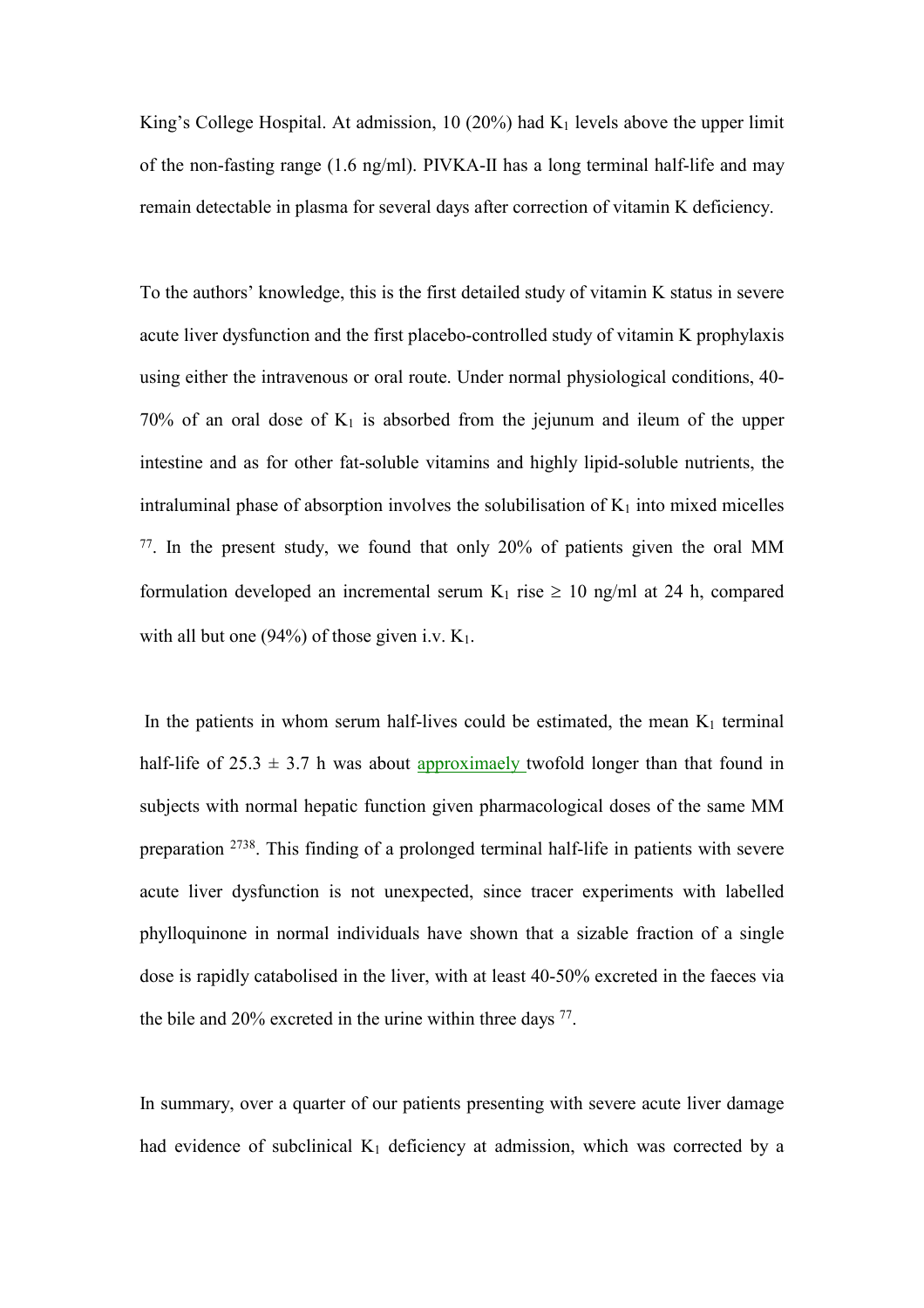single dose of i.v. MM  $K_1$ . Intestinal absorption of MM  $K_1$  in these patients was unreliable, so that there is no rationale to change our current practice of recommending i.v.  $K_1$  to patients with severe liver disease and an associated coagulopathy. Based on the findings of a markedly prolonged serum  $K_1$  half-life in these patients, a single dose of 10 mg  $K_1$  given i.v. appears to be sufficient to maintain supraphysiological vitamin K blood levels for at least a week.

### Acknowledgements

We thank Zahida Jabeen, Farhat Gilani and Julia Harvey for their excellent technical support. This work was supported by an unrestricted grant from F. Hoffmann-La Roche Ltd, Basel, Switzerland.

## **REFERENCES**

- 1. Furie B, Bouchard BA, Furie BC. Vitamin K-dependent biosynthesis of gammacarboxyglutamic acid. Blood 1999; 93: 1798-808.
- 2. Shapiro AD, Jacobson LJ, Armon ME, et al. Vitamin K deficiency in the newborn infant: prevalence and perinatal risk factors. J Pediatr 1986; 109: 675-80.
- 3. Widdershoven J, van Munster P, De Abreu R, et al. Four methods compared for measuring des-carboxy-prothrombin (PIVKA-II). Clin Chem 1987; 33: 2074- 8.
- 4. Blanchard RA, Furie BC, Jorgensen M, Kruger SF, Furie B. Acquired vitamin Kdependent carboxylation deficiency in liver disease. N Engl J Med 1981; 305: 242-8.
- 5. Belle M, Brebant R, Guinet R, Leclercq M. Production of a new monoclonal antibody specific to human des-gamma-carboxyprothrombin in the presence of calcium ions. Application to the development of a sensitive ELISA-test. J Immunoassay 1995; 16: 213-29.
- 6. Suttie JW. Vitamin K and human nutrition. J Am Diet Assoc 1992; 92: 585-90.
- 7. Shearer MJ, McBurney A, Barkhan P. Studies on the absorption and metabolism of phylloquinone (vitamin  $K_1$ ) in man. *Vitam Horm* 1974; 32: 513-42.
- 8. Shearer MJ. Vitamin K. Lancet 1995; 345: 229-34.
- 9. Pereira SP, Langley PG, Williams R. The management of abnormalities of hemostasis in acute liver failure. Semin Liv Dis 1996; **16:** 403-14.
- 10. Pereira SP, Williams R. Adverse events associated with vitamin  $K_1$ : results of a worldwide postmarketing surveillance programme. Pharmacoepidemiol Drug